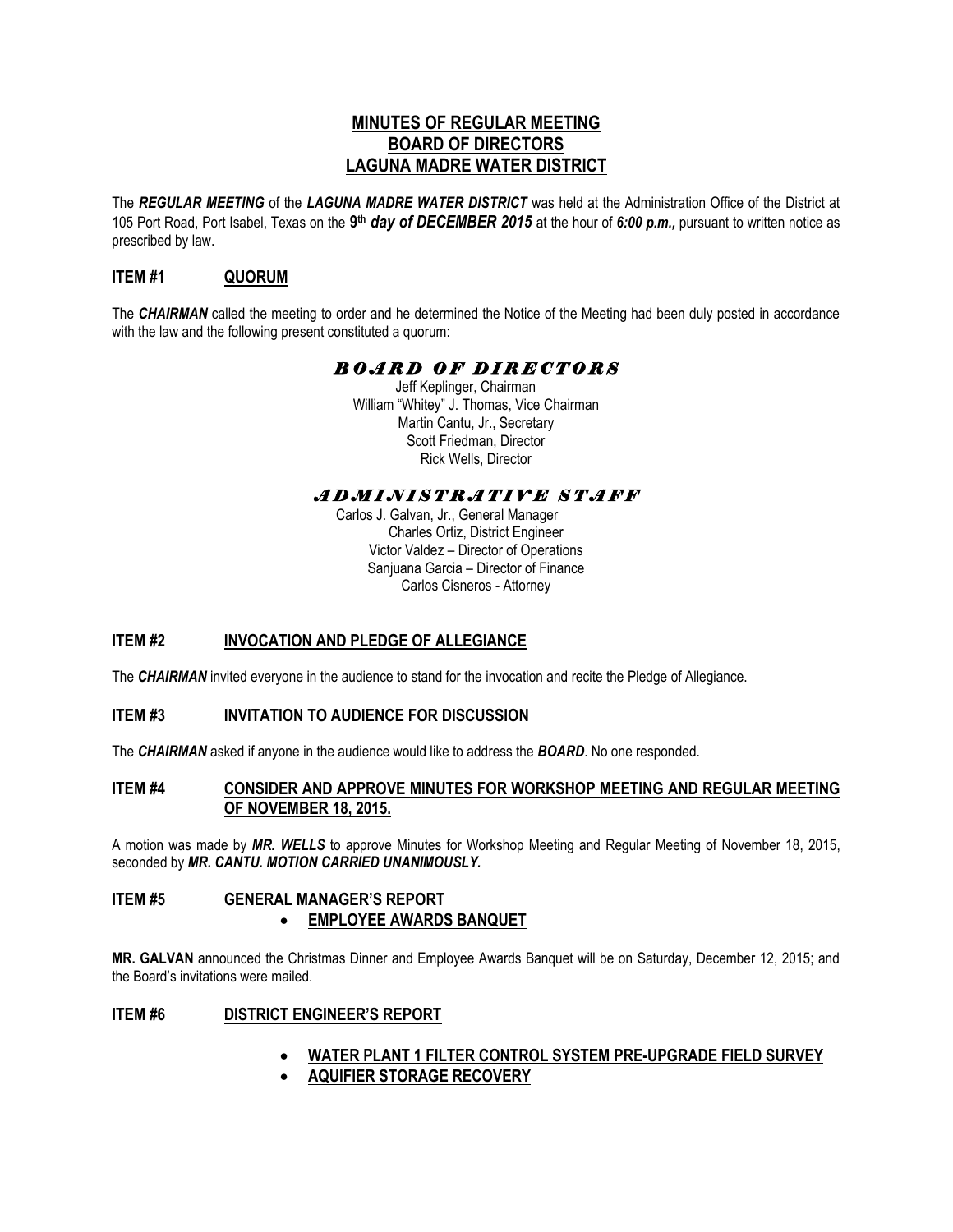**MR. ORTIZ** handed out printed copies and reported on the following:

- Water Plant 1 Filter Control System Pre-Upgrade Field Survey
- Aquifier Storage Recovery

## **ITEM #7 DIRECTOR OF OPERATION'S REPORT**

#### **MONTHLY REPORT**

**MR. VALDEZ** reported the following for the month of November:

- <sup>o</sup> 1 Water Tap 5/8" irrigation;  $6 5/8$ " meter swaps and 1 2" meter swap
- $\degree$  Distribution crew worked on a 6" line upgrade on the alley of Ebony & Mesquite
- $\degree$  Beginning April 2016 Tex Dot will begin a project on Ocelot crossing at 1  $\frac{1}{2}$  mile west of Water Plant 2 where our 24" water line is located
- SPI building a multi-parking metro system- Spaw Glass Company will be boring and our Distribution crew will be onsite
- <sup>o</sup> City of Port Isabel replaced a fire hydrant and flushed lines

# **ITEM #8 DIRECTOR OF FINANCE REPORT**

- **PROJECT MANAGEMENT TRAINING**
- **RECORDS MANAGEMENT TRAINING**
- **SERVICE ORDER / CAPITAL PROJECTS UPDATE**

**MRS. GARCIA** reported on Project Management Training; Records Management Training; and Service Order/Capital Projects Update.

### **ITEM # 9 PRESENTATION BY CAROLLO ENGINEERS ON PORT ISABEL WASTEWATER TREATMENT PLANT PHASE 1 IMPROVEMENTS**

A presentation was made by Carollo Engineers on Port Isabel Wastewater Treatment Plant Phase 1 improvements followed by an open discussion for question and answers.

### **ITEM #10 CONSIDER AND APPROVE INTERNATIONAL BANK OF COMMERCE (GOLF COURSE) WATER AGREEMENT**

A motion was made by *MR. THOMAS* to approve International Bank of Commerce (Golf Course) Water Agreement, seconded by *MR. WELLS* with *MR. KEPLINGER* opposing*. MOTION CARRIED.* 

# **ITEM #11 CONSIDER AND APPROVE THE WINDSTORM INSURANCE ONE YEAR RENEWAL WITH TEXAS WINDSTORM SERVICE CENTER**

A motion was made by *MR. CANTU* to approve the Windstorm Insurance one year renewal with Texas Windstorm Service Center, seconded by *MR. WELLS. MOTION CARRIED UNANIMOUSLY.* 

# **ITEM #12 CONSIDER AND APPROVE THE RETAIL ELECTRIC PROVIDER RFP WITH CAVALLO ENERGY FOR THREE YEARS**

A motion was made by *MR. WELLS* to approve the Retail Electric Provider RFP with Cavallo Energy for three years, seconded by *MR. CANTU. MOTION CARRIED UNANIMOUSLY.* 

### **ITEM #13 CONSIDER AND APPROVE AUDIT FISCAL YEAR 2015 PRESENTED BY LONG AND CHILTON, LLP**